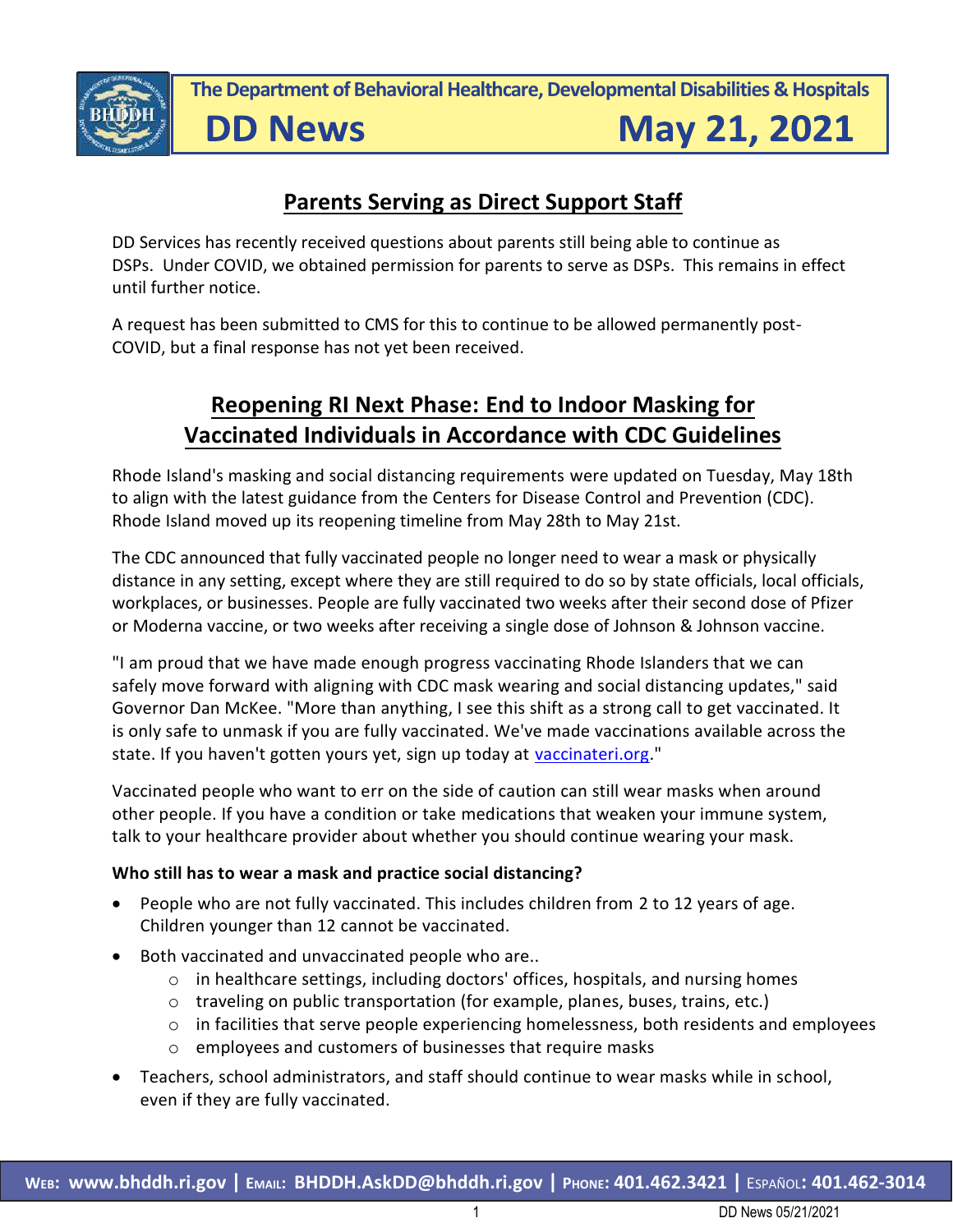## **Guard Your COVID-19 Vaccination Card**

After you get your COVID-19 vaccine, **keep your vaccination card safe** — scammers are using the COVID-19 pandemic to try to steal your personal information.

**Don't share a photo of your COVID-19 vaccination card online or on social media.** Scammers can use content you post, like your date of birth, health care details, or other personal information to steal your identity.

You should get a COVID-19 vaccination card at your first vaccine appointment. If you didn't, contact the provider site where you got vaccinated or your state health department to find out how to get a card.

#### **If someone contacts you to buy or sell a vaccination card, it's a scam.**

The federal Office of the Inspector General has more information and tips on **[How to Protect](https://oig.hhs.gov/fraud/consumer-alerts/fraud-alert-covid-19-scams/?utm_campaign=20210505_cvd_frd_gal_v2&utm_content=english&utm_medium=email&utm_source=govdelivery)  [Yourself](https://oig.hhs.gov/fraud/consumer-alerts/fraud-alert-covid-19-scams/?utm_campaign=20210505_cvd_frd_gal_v2&utm_content=english&utm_medium=email&utm_source=govdelivery)** from COVID scams.

If you suspect COVID-19 health care fraud, **[report it online](https://urldefense.com/v3/__https:/lnks.gd/l/eyJhbGciOiJIUzI1NiJ9.eyJidWxsZXRpbl9saW5rX2lkIjoxMDIsInVyaSI6ImJwMjpjbGljayIsImJ1bGxldGluX2lkIjoiMjAyMTA1MDUuMzk5Njc4MjEiLCJ1cmwiOiJodHRwczovL29pZy5oaHMuZ292L2ZyYXVkL3JlcG9ydC1mcmF1ZC8_dXRtX2NhbXBhaWduPTIwMjEwNTA1X2N2ZF9mcmRfZ2FsX3YyJnV0bV9jb250ZW50PWVuZ2xpc2gmdXRtX21lZGl1bT1lbWFpbCZ1dG1fc291cmNlPWdvdmRlbGl2ZXJ5In0.iJ9ZGes1AdWJCrPLbg4Up7BflX3rSSBBDGxq2v1LU4g/s/1191193251/br/105904864766-l__;!!KKphUJtCzQ!cYeP5TYzFtCsGPz9Sk44xClFRStkJbQeEOI7kW_DKUwysTMSvi-iMHVGNeRK2jHaCMcOn_alaVy_$)** or call **800-HHS-TIPS (800-447-8477).** TTY users can call 1-800-377-4950.

### **Governor McKee to Hold Community Conversations**

Governor Dan McKee has initiated a series of virtual community conversations to help develop a vision and strategy for a more resilient, prosperous, and equitable Rhode Island.

The first community conversation was held on May 6 in order to discuss Rhode Island's recovery and future, and what Rhode Island will look like in 2030. To watch the conversation virtually, please visit Governor McKee's Facebook page **[here](https://www.facebook.com/GovDanMckee)** or **[stream the video](https://youtu.be/5_p45mdrU80)**. This was the first in a series of events, and each will touch upon topics affecting the state's future. The second was on Thursday, May 13 and focused on issues related to housing. This recording has not yet been posted.

Additional conversations will be announced at a later date. To stay informed on upcoming events, please fill out the sign-up form at **<https://www.ri2030.com/>**.

#### **LISC Leadership Forum with Governor Daniel McKee Thursday, June 10, 2021 at 9:00 AM [Register Here](https://urldefense.com/v3/__https:/r20.rs6.net/tn.jsp?f=001sQbku_KNbPlIv8gv0rhtnh8L4ituuYBP7nt488-_J8-VcU0iGaKzffZwKuEEBu-EqeJWekcY3vG_9ChT3eX8sBfuumbRWhaVrjvpbE1O4CVQ-fdRBfHBNsH8J9Jn0x0K65vXNNRdeKxmGq4I8b7ZtzXLBZy9RD6_MSmVdeLkCTyf1phy-UwynRqixPqsQEYZANoHjNdu7T0TBiSEOVOjU17ioYqL7PwkQIl9jo0pL-i__Viiyb1hiNb00DP_Pt1l&c=wwuakcYHVu6gjczqDiResRcbsdYaGBJbgHZ4EL9YCXttifr2hOj_xA==&ch=rT4QdmIMiAI6dfDZh5u2w1m8sTLJ9KqhOmrarNm8FM0p-bByMNgLlg==&jrc=1__;!!KKphUJtCzQ!b0awAvGGg2yYL4VWPWlhW2lI2a17rLqCJCTLEqgAZOgZZo9hMTGDywII9GRZmn6A5Vf7zhj8-Q$)**

Join LISC on June 10 for the second Leadership Forum of 2021 to hear about Governor McKee's vision for Rhode Island. Discussion will include his plans for small business recovery, affordable housing improvements and workforce development goals. The program will start at 9:00 AM. If you have questions you'd like to ask, please send them in advance to [eklinkenberg@lisc.org.](mailto:eklinkenberg@lisc.org)

*Local Initiatives Support Corporation (LISC) equips communities with the capital, strategy, and the knowhow to become places where people can thrive. Together with residents, partners, and local leaders, LISC Rhode Island forges resilient and inclusive communities of opportunity. LISC works to create great places to live, work, visit, do business, and raise families. For more information, visit [https://rilisc.org/.](https://rilisc.org/)*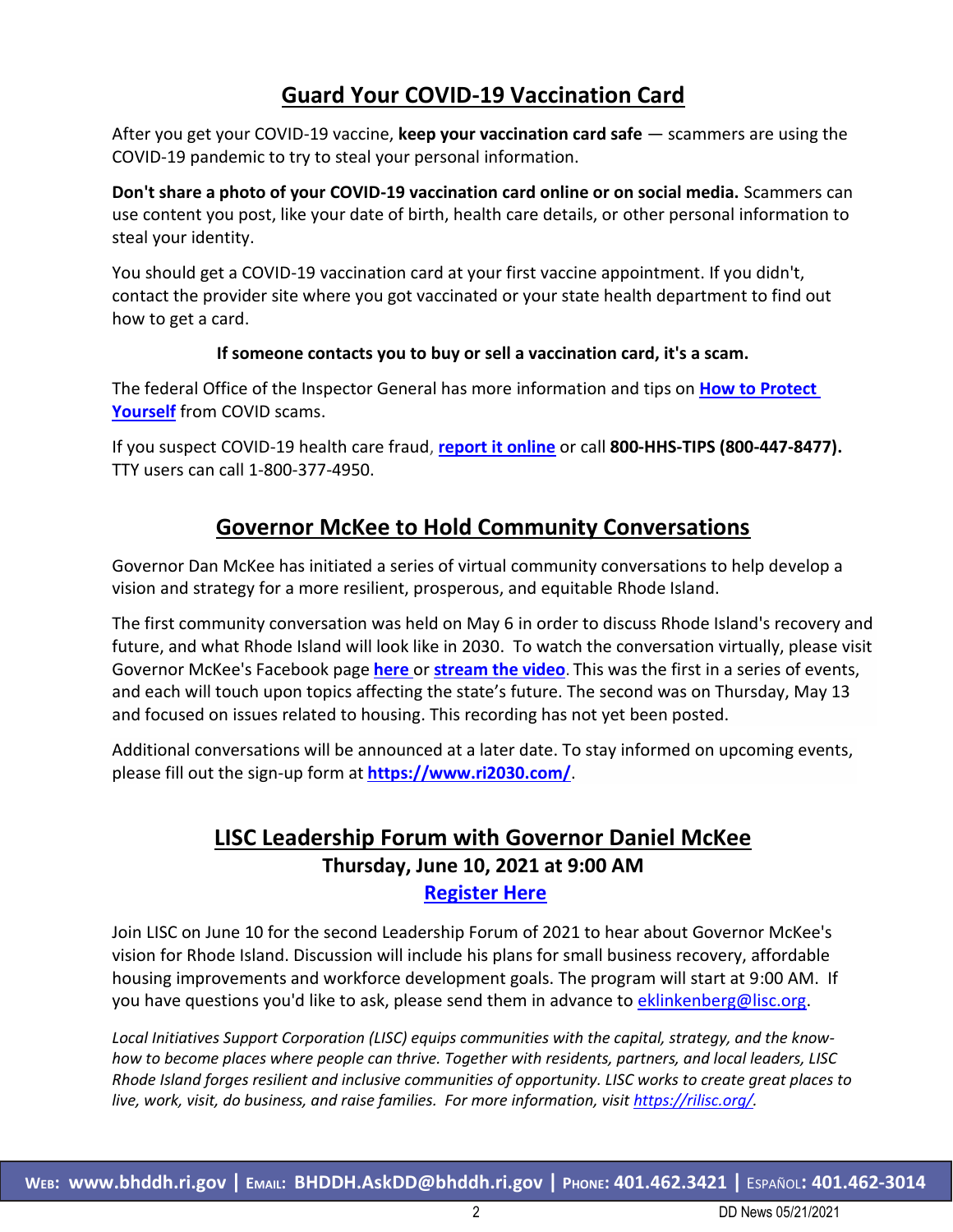### **2021 College Planning Forum Virtual Series Thursday May 27, 2021, 6:30 PM-7:30 PM [Register Here](https://urldefense.com/v3/__https:/docs.google.com/forms/d/1cf596zbF0YhbXdDupC2byocR0OxO2b5_qdrLdH5gbTU/edit__;!!KKphUJtCzQ!cd3RMzr-ThdRjwb6ac5ZCcp0yHShcp0r5ZRzPMEjxphvyFOVx9jiPr9N2nAz-0y4fpdx6PDY$)**

The College Panel is made up of young men and women who have disabilities that have successfully completed or are currently navigating college. They will share with you their personal experiences of accessing Disability Support Services, the college campus, courses and extracurricular activities. The Panel will be accompanied by the Assistant Dean of Students, Accessibility & Inclusion from RI College to answer detained questions regarding Disability Services . This is an exciting time for everyone. Listening to the College Panel will help in planning and will give tips to have a positive college experience. Find out what college is REALLY like.

View past **[2021 Virtual College Planning Forum Recordings](https://urldefense.com/v3/__https:/docs.google.com/document/d/1H9SkkerGvFbdwlRwBrAIMR3kWLo4O-sooQxMMPBlL8w/edit__;!!KKphUJtCzQ!cd3RMzr-ThdRjwb6ac5ZCcp0yHShcp0r5ZRzPMEjxphvyFOVx9jiPr9N2nAz-0y4flt3zhrh$)**:

- Get Ready for College: How Diverse Learners and Their Families Can Prepare for the Transition to College
- Assistive Technology on the College Campus and Virtual

### **Strengthening the Direct Care Workforce: Scaling Up and Sustaining Strategies That Work Thursday, June 3, 2021, 12:00 – 1:30 PM [Register Here](https://bit.ly/3eAmtBe%20%5bnam04.safelinks.protection.outlook.com%5d)**

Join Mathematica's Center for Studying Disability for a webinar in which a leading researcher, policymaker, advocate, and direct care worker will discuss evidence-based policies and practices for strengthening the direct care workforce in the wake of the pandemic. They will highlight state and local initiatives that scaled up evidence-based recruitment, retention, training, and career advancement strategies, and discuss adaptations made in response to COVID-19. Panelists will also discuss a range of national and state policies that are needed to expand and sustain these efforts going forward.

## **Mental Health America's 2021 Annual Virtual Conference: From Resiliency to Recovery Thursday, June 10 – Saturday, June 12, 2021**

**Free**

#### **[Register Here](https://www.eventbrite.com/e/mhas-2021-annual-conference-from-resiliency-to-recovery-registration-147134999745)**

Due to the ongoing need for mental health education, resources, and support, virtual registration for the 2021 Annual Conference is now available at no cost. You can attend this year's virtual conference from June 10-12 for free! Mental health information is important right now, and MHA does not want cost to be a barrier to accessing this year's content. Spots for the virtual conference are limited, so don't wait to register. If you have any questions, please contact Catherine Reynolds at [creynolds@mhanational.org.](mailto:creynolds@mhanational.org)

See the conference agenda and more information **[here](https://www.mhanational.org/2021/annual-conference/agenda)**.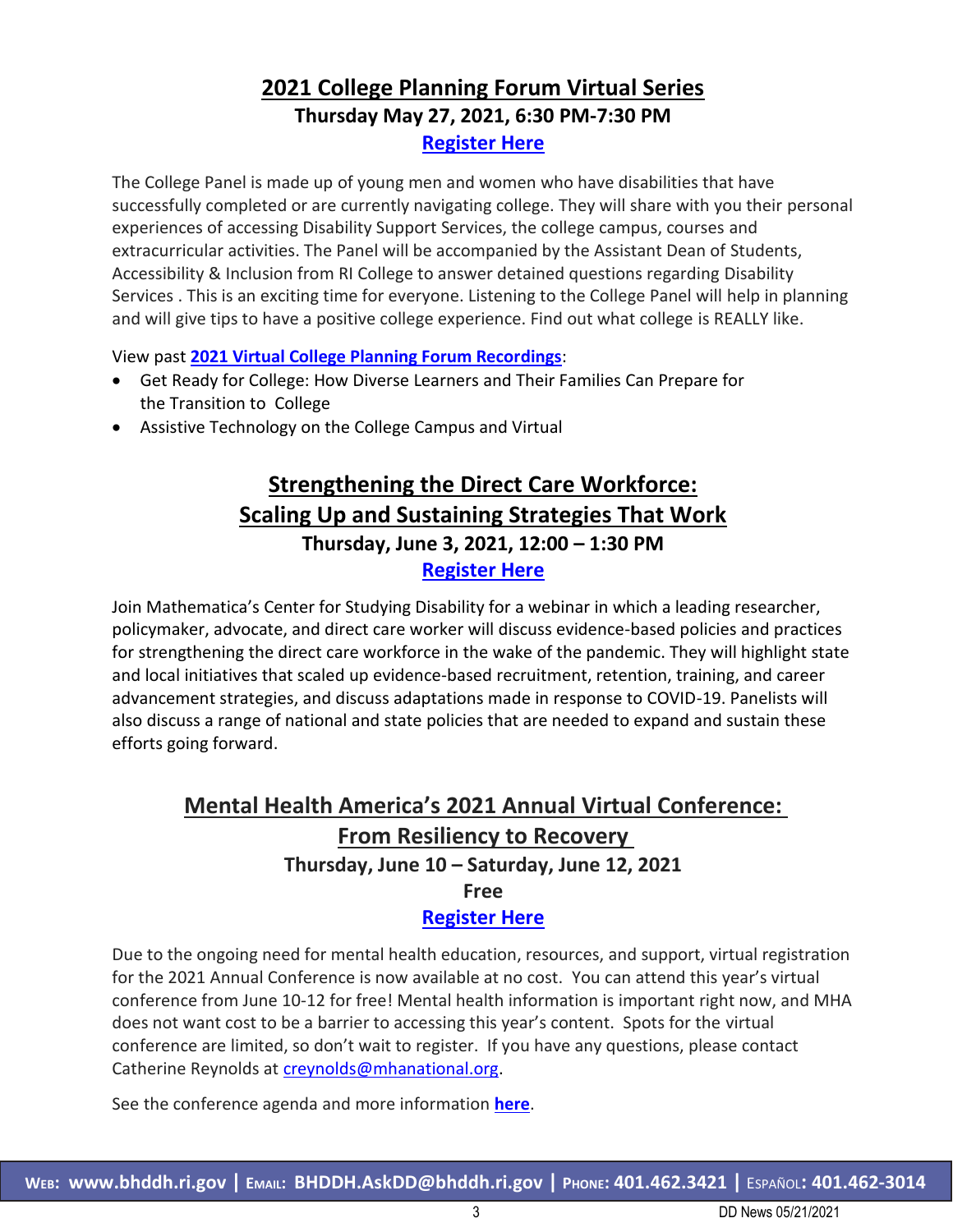### **News from TechAccess RI**

**[Watch this video](https://urldefense.com/v3/__http:/r20.rs6.net/tn.jsp?f=001srPcW8P7liKSDplx0NoQIITcbbo5Cla7TPXDKPGEN8bOKdZRqJjdgaWEPza4M6ScobeIC6DAIkAum0nbnhZsLG-uCferUfPPZu6bNGQNgSVp4kCv-L18hBSxg1qPCQ7GcL3zuZlXSr6b4D9DoLW43UuJRKDulWu_vZRfNw19JGbvFcmD_ZJrVw==&c=ywTMOlAJSDD_uCJbSXXFJqJCwMAxC8P4kApiFUbVnlbsi5Rooe62oQ==&ch=yFejIEUqYocNODHxWApBS5dc1X0scLh_J9ChrdsAqtrIqczBrmiqlQ==__;!!KKphUJtCzQ!Yjbe2gonys9j3wFWvoBJ1NFzfiJ5qKkpHiWlbX_T9x7i7c1LLhD8RSXa8UB0hPNo6l_y31-s$)** to catch a glimpse of the amazing supports TechAccess can provide to people with disabilities using smart home technology!

#### **Smart Home Technology for Rhode Islanders with Spinal Cord Injuries**

TechACCESS recently received a grant from the Christopher and Dana Reeve Foundation to integrate smart home technology supports into the homes of individuals with spinal cord injuries and other mobility impairments. They are looking for individuals who would be interested in participating.

The goal of the project, "**ParticipATing from Home**", is to help individuals in Rhode Island with spinal cord injuries and other mobility impairments increase their independence through the use of smart home technology. TechAccess will be providing participants with technology that can help increase independence around the home over a 3-month loan period. The purpose of the loan period is to determine what specific smart home technology best fits each individual participant's needs and abilities. At the conclusion of the loan period, TechAccess will also help identify potential funding sources to assist in acquiring the equipment that has been identified. Since privacy can be a concern with smart home technology, TechAccess will focus on ensuring privacy and security when setting up these devices for program participants.

During the loan period, there will be an initial home visit scheduled to set up and configure smart home devices. Support services will be provided throughout the course of the loan period. When possible, this will be done remotely through video conferencing. Depending on the support required, additional home visits may be necessary.

> If you would like to participate in this project or know someone who might, please complete or share the **[Participation Survey](https://urldefense.com/v3/__http:/r20.rs6.net/tn.jsp?f=001srPcW8P7liKSDplx0NoQIITcbbo5Cla7TPXDKPGEN8bOKdZRqJjdgaWEPza4M6Sc2ADHYzj2pJULrV-Ae3GWkQUJlw-iSMvGlJtj3kHYtMyfzyS0rJeORpSoYEDU79nux4nrUu71BImnmRYdkR86aB4xgpT-TAzwmcocT_dL55739ryqxz_fFw==&c=ywTMOlAJSDD_uCJbSXXFJqJCwMAxC8P4kApiFUbVnlbsi5Rooe62oQ==&ch=yFejIEUqYocNODHxWApBS5dc1X0scLh_J9ChrdsAqtrIqczBrmiqlQ==__;!!KKphUJtCzQ!Yjbe2gonys9j3wFWvoBJ1NFzfiJ5qKkpHiWlbX_T9x7i7c1LLhD8RSXa8UB0hPNo6gO-LTBe$)**!

#### **AAC Voice Output Devices and Smart Home Technology**

By now we're all familiar with smart speakers such as the Amazon Alexa/Echo and Google Home devices. They've added convenience, accessibility, organization, and entertainment features that we can activate simply by talking to them. Among many other things, we can ask for the weather, set reminders, hear the joke of the day, and make phone calls. With a little extra equipment, we can control devices in our home environments such as lights, the television, and even keep track of who is at the door.

Did you know that smart speakers will understand and follow commands produced by a voice output device? It's true! You can use any voice output device ranging from a one button/one message device all the way up to complex dynamic display devices to control smart speakers. You can use your Ablenet Step-by-Step to turn the lights on and off, your Novachat to ask for tomorrow's weather, or your PRC Accent to make a voice call/drop in with other smart speakers. Give it a try!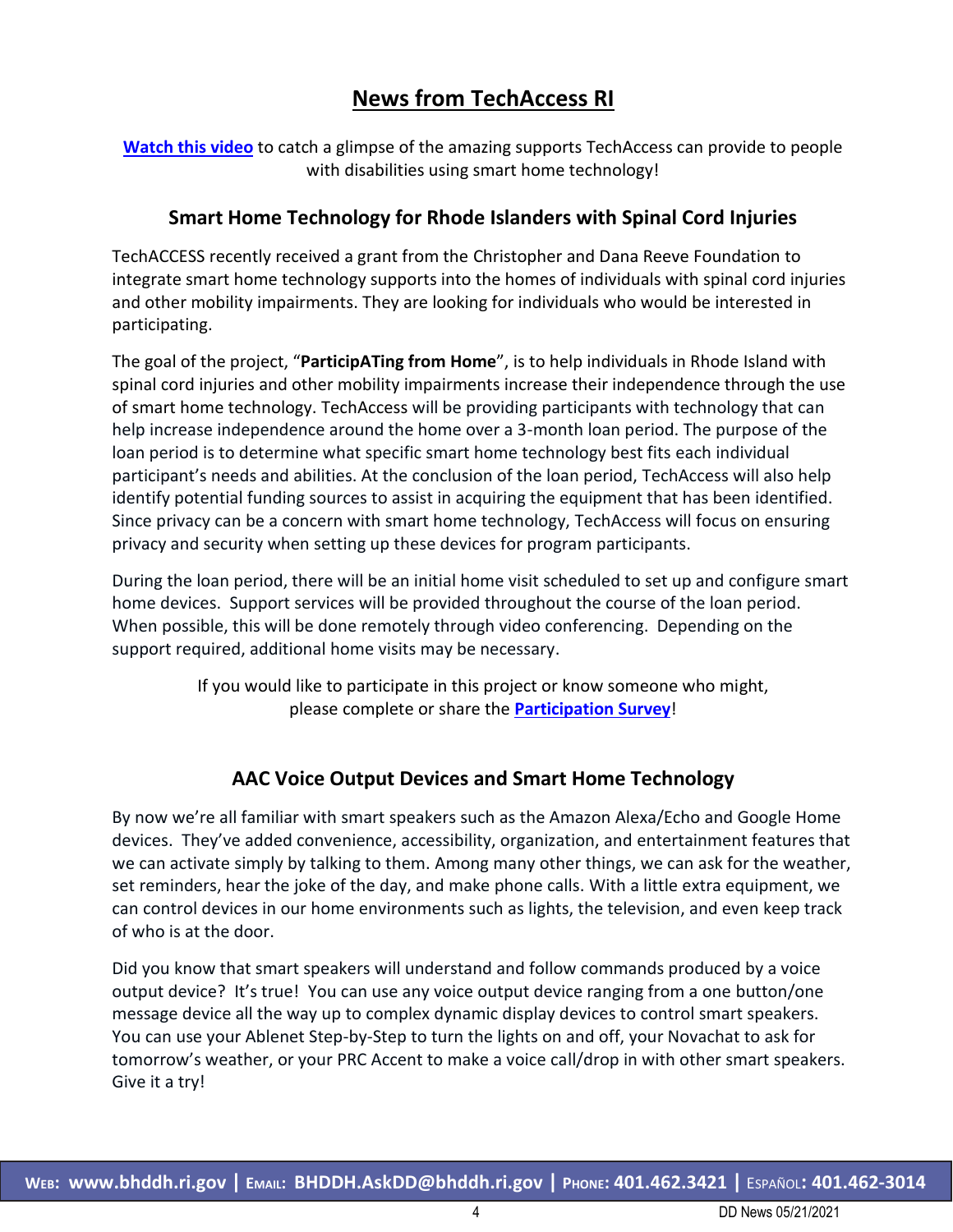

#### **Using Smart Technology for Physical Access**

Making homes and tools accessible for individuals with decreased motor skills and physical access difficulties is critical to foster independence. Making homes and devices more accessible has become easier due to smart technology. Examples include:

- Amazon Echo or Echo Dot can be used to manage your devices using your voice. You can set up alarms, reminders, timers, and shopping lists. In addition, you can play music, listen to books and search the internet.
- Smart Locks are an alternative to keypads especially if you need to allow someone to enter your home like a nurse or therapist without giving anyone a code or password.
- Smart Doorbells allow for motion-sensor cameras to let you know who is at the door before allowing them to enter.
- Smart Thermostats will allow you to set the temperature even when you are not home by using your smartphone to control it.
- Smart Lighting will allow you to turn your lights on and off or even be set for specific times of the day.
- Smart Blinds and Shades will allow you to operate your window coverings with the use of your smartphone.
- Smart Garage Door Opener can be controlled though compatible smart add-ons.

There are many smart technology tools available to help individuals with physical disabilities have more independence and help foster happy and healthy lifestyles.

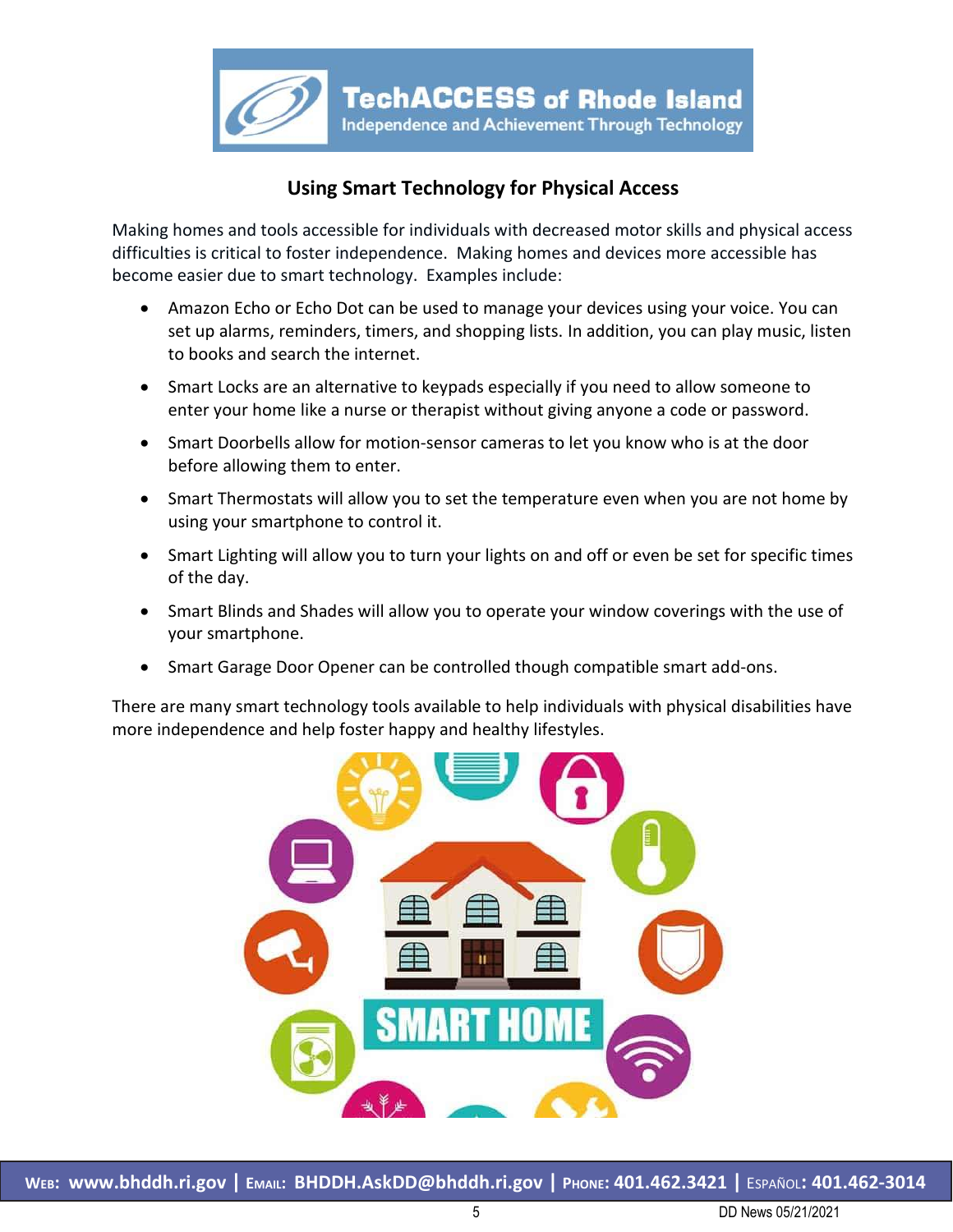# **2021 Healthy Brain Webinar Series for People with Intellectual and Developmental Disabilities**

*Webinars are free and held on Webex platform. Webinars and materials will be recorded and archived on YouTube. CEUs are not offered for the webinars. For disability accommodations email Jasmina Sisirak [\(jsisirak@uic.edu\)](mailto:jsisirak@uic.edu).*

### **Brain Health Across the Lifespan for People with I/DD May 25th, 2021, 2:00 - 3:00 PM**

#### **[Register Here](https://urldefense.com/v3/__https:/nam04.safelinks.protection.outlook.com/?url=https*3A*2F*2Fuichicago.webex.com*2Fuichicago*2Fonstage*2Fg.php*3FMTID*3Dee625cb88a28b9f6ce0e44cec0cda26c3&data=04*7C01*7Chmalerts*40listserv.uic.edu*7C463a19134fe6440f42c108d913c6e846*7Ce202cd477a564baa99e3e3b71a7c77dd*7C0*7C0*7C637562567281921042*7CUnknown*7CTWFpbGZsb3d8eyJWIjoiMC4wLjAwMDAiLCJQIjoiV2luMzIiLCJBTiI6Ik1haWwiLCJXVCI6Mn0*3D*7C1000&sdata=r8io9SYPS*2FhzaUyBdnuO3qUoA5YlH0poqEbEDMh*2BYoM*3D&reserved=0__;JSUlJSUlJSUlJSUlJSUlJSUlJSUlJSU!!KKphUJtCzQ!c-_rmztB7T9UCjMAjU-8wmqJt7VLVrxBat_rJJeVDipioLxBsskSIg1Ko8NolCOmyJOG7Z0$)**

This webinar will present best practice and policies that can support healthy habits for brain health among people with intellectual and developmental disabilities across the lifespan. This will cover what is known about the trajectory of healthy brain aging for persons with I/DD and how good brain health can help people realize their abilities and optimize their cognitive, emotional, psychological and behavioral functioning to cope with life situations. Considerations about aging with a disability and with dementia will be discussed. Lastly, strategies to mitigate Alzheimer's disease and other related dementias for people with I/DD and their caregivers will be discussed through the six pillars of health (physical exercise, food and nutrition, medical health, sleep and relaxation, mental fitness, social interaction).

#### **Nutrition and Brain Health for People with I/DD June 29th, 2021, 2:00 - 3:00 PM [Register Here](https://urldefense.com/v3/__https:/nam04.safelinks.protection.outlook.com/?url=https*3A*2F*2Fuichicago.webex.com*2Fuichicago*2Fonstage*2Fg.php*3FMTID*3Deca61e3c80bcb32720471aca72d680e9d&data=04*7C01*7Chmalerts*40listserv.uic.edu*7C463a19134fe6440f42c108d913c6e846*7Ce202cd477a564baa99e3e3b71a7c77dd*7C0*7C0*7C637562567281921042*7CUnknown*7CTWFpbGZsb3d8eyJWIjoiMC4wLjAwMDAiLCJQIjoiV2luMzIiLCJBTiI6Ik1haWwiLCJXVCI6Mn0*3D*7C1000&sdata=*2Bw2DdbdytvYRhpHTJXJuLvdXxi3ZTGk*2FWMzrRIV7d8o*3D&reserved=0__;JSUlJSUlJSUlJSUlJSUlJSUlJSUlJSU!!KKphUJtCzQ!c-_rmztB7T9UCjMAjU-8wmqJt7VLVrxBat_rJJeVDipioLxBsskSIg1Ko8NolCOmBWZuVSM$)**

This webinar will focus on the role of nutrition in brain health across the lifespan. It includes guidelines for reducing risks for Alzheimer's disease and related dementias in people with I/DD and their caregivers. The webinar will also discuss the importance of physical activity, sleep and relaxation, and social interactions to an individual's overall health, and how to enhance these lifestyle factors. Practical dietary principles will be discussed. It should be noted that although certain nutrients help with brain function and disease treatment, what matters is not one food or one nutrient but the total dietary pattern individualized to each person's needs. The nutrients will be translated to culturally appropriate food choices.

#### **The Healthy Brain Initiative for People with I/DD May 4th, 2021 Session**, **Recording [Available Here](https://urldefense.com/v3/__https:/nam04.safelinks.protection.outlook.com/?url=https*3A*2F*2Fwww.youtube.com*2Fwatch*3Fv*3DreZKbV4NT-c*26list*3DPLVlDGGNnuQQ0ACAED8pQxs3SILDoACigy*26index*3D1*26t*3D1s&data=04*7C01*7Chmalerts*40listserv.uic.edu*7C463a19134fe6440f42c108d913c6e846*7Ce202cd477a564baa99e3e3b71a7c77dd*7C0*7C0*7C637562567281930998*7CUnknown*7CTWFpbGZsb3d8eyJWIjoiMC4wLjAwMDAiLCJQIjoiV2luMzIiLCJBTiI6Ik1haWwiLCJXVCI6Mn0*3D*7C1000&sdata=c*2FEbKQhkQaEJGoCgqnlgeFDxhzv*2FhqHEzI99v6oFM1o*3D&reserved=0__;JSUlJSUlJSUlJSUlJSUlJSUlJSUlJSUlJSUl!!KKphUJtCzQ!c-_rmztB7T9UCjMAjU-8wmqJt7VLVrxBat_rJJeVDipioLxBsskSIg1Ko8NolCOmpcf8-eI$)**

This session introduces the Healthy Brain Initiative, which aims to enhance supports and quality of care and address misconceptions that Alzheimer's disease and various types of dementias are a natural course of aging for people with IDD.

#### **Additional Healthy Brain Resources for People with IDD and their Supports <https://www.healthmattersprogram.org/hbi-for-people-with-idd-resources/>**

*Healthy Brain Webinar Series is presented by the HealthMatters Program [\(https://www.healthmattersprogram.org\)](https://www.healthmattersprogram.org/), Department of Disability and Human Development, College of Applied Health Sciences, University of Illinois at Chicago in partnership with National Task Group on Intellectual Disabilities and Dementia Practices (NTG) and Centers for Disease Control and Prevention (CDC), National Center for Chronic Disease Prevention and Health Promotion.*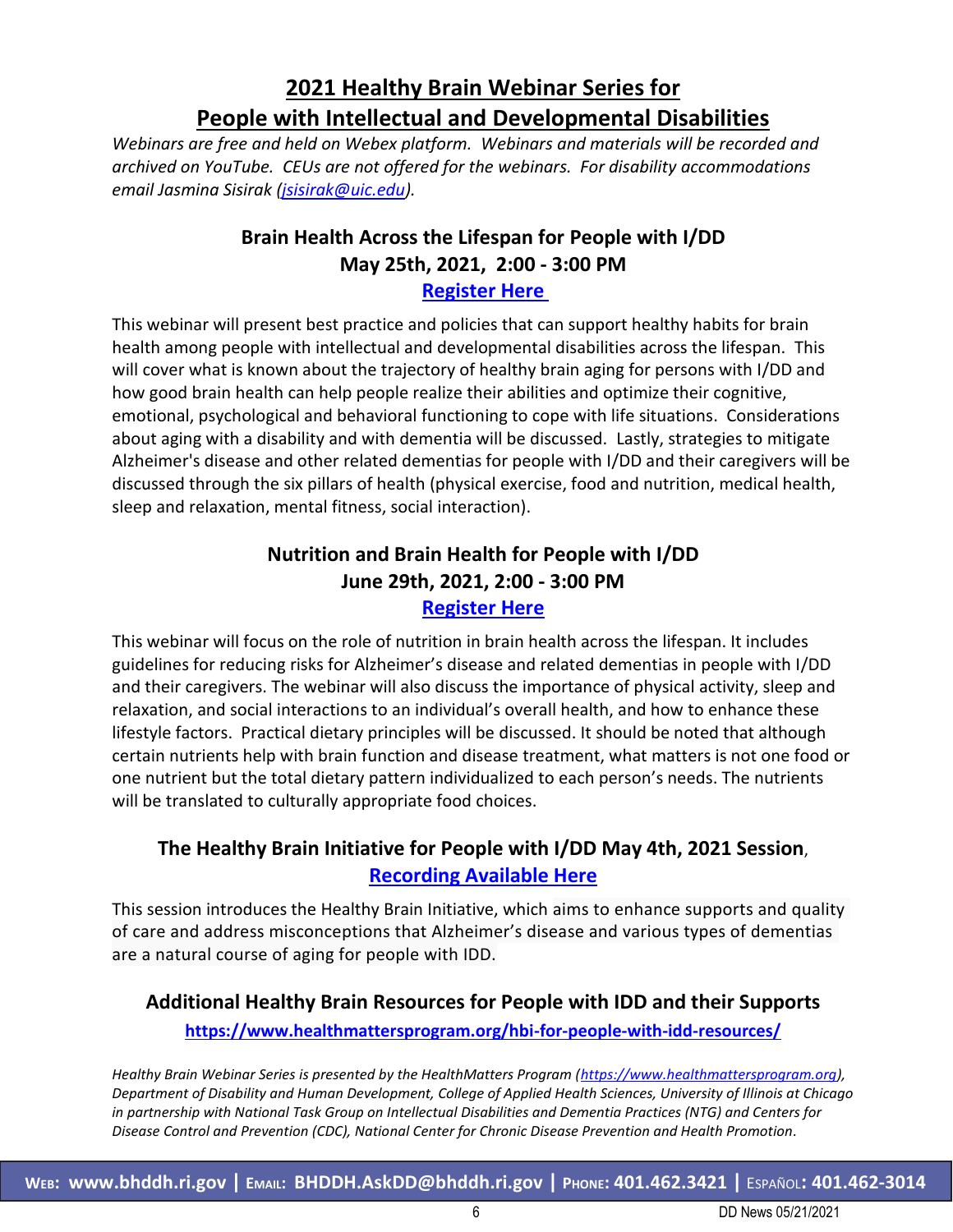### **Sex Talk for Self-Advocates Webinar #9: Sexual Self-Advocacy Wednesday, May 26, 2021, 2:00 - 3:00 PM [Register Here](https://www.aucd.org/template/event.cfm?event_id=8836&id=379&parent=379)**

Join the AUCD Sexual Health Special Interest Group for the final Sex Talk for Self-Advocates Webinar #9: Sexual Self-Advocacy on May 26, 2021, from 2:00 - 3:30 PM. The expert hosts of sexuality educators and self-advocates have invited a panel to discuss questions and topics related to advocating for one's right to have relationships and sexuality as well as how to advocate for oneself within relationships.

This webinar is part of an on-going series that addresses self-advocate questions about relationships and sexuality. This series is a great learning opportunity for self-advocates, professionals, and paraprofessionals working with individuals with intellectual and developmental disabilities to understand sexual health needs better.

This webinar will be held on the Zoom Platform. For disability accommodations, email [aucdinfo@aucd.org.](mailto:aucdinfo@aucd.org)

View previous webinars in the series:

- 1. [Relationships](http://bit.ly/SexTalkSeries1) 5. [Birth Control](http://bit.ly/SexTalkSeries5)
- 
- 3. [Safe Sex Practices](http://bit.ly/SexTalkSeries3) 7. [Marriage](http://bit.ly/SexTalkSeries7)
- 4. [Relationship Experiences](http://bit.ly/SexTalkSeries4) 8. [Parenting](http://bit.ly/SexTalkSeries8)
- 
- 2. [Sex and Intimacy](http://bit.ly/SexTalkSeries2) 6. [LGBTQ+ Relationships](http://bit.ly/SexTalkSeries6)
	-
	-

#### **Additional Resources**

The links below provide resources on a wide range of topics including dating, healthy relationships, sexual orientation, sexual health, and articles of interest for individuals with disabilities, parents, guardians, family members, professionals, and educators.

- [Oregon Health & Science University UCEDD and Sexual Health Equity for Individuals with](https://www.ohsu.edu/university-center-excellence-development-disability/sexual-health-resources) [Intellectual and Developmental Disabilities \(SHEIDD\) Project Sexual Health Resource Hub](https://www.ohsu.edu/university-center-excellence-development-disability/sexual-health-resources)
- Wyoming Institute for Disabilities- [Sexual and Reproductive Health Resources](http://www.uwyo.edu/wind/srh/resources/index.html)
- [Illinois Institute on Disability and Human Development -](http://sdc.ahslabs.uic.edu/resources/) Sexuality and Disability Consortium
- [In My Voice: Sexual Self-Advocacy \(video\)](https://youtu.be/M5Q5hW62M4Y)
- [Sexual Self Advocacy \(video\)](https://youtu.be/VL2NOTtD3C0)

THE LEADERSHIP, EDUCATION, ADVOCACY & RESEARCH NETWORK

- [Disabled People and Sexuality \(video\)](https://www.youtube.com/watch?v=aQqM2MRCSi8&oref=https%3A%2F%2Fwww.youtube.com%2Fwatch%3Fv%3DaQqM2MRCSi8&has_verified=1)
- [AUCD Statement in Response to NPR's "Abused & Betrayed" Series](https://www.aucd.org/template/news.cfm?news_id=13276&id=17)

*The Association of University Centers on Disabilities (AUCD) is a membership organization that supports and promotes a national network of university-based interdisciplinary programs. Network members consist of University Centers for Excellence in Developmental Disabilities (UCEDD), Leadership Education in Neurodevelopmental Disabilities (LEND) Programs, and Intellectual and*  ASSOCIATION OF UNIVERSITY CENTERS ON DISABILITIES *Developmental Disability Research Centers (IDDRC)*

**WEB: [www.bhddh.ri.gov](http://www.bhddh.ri.gov/) | EMAIL: [BHDDH.AskDD@bhddh.ri.gov](mailto:BHDDH.AskDD@bhddh.ri.gov) | PHONE: 401.462.3421 |** ESPAÑOL**: 401.462-3014**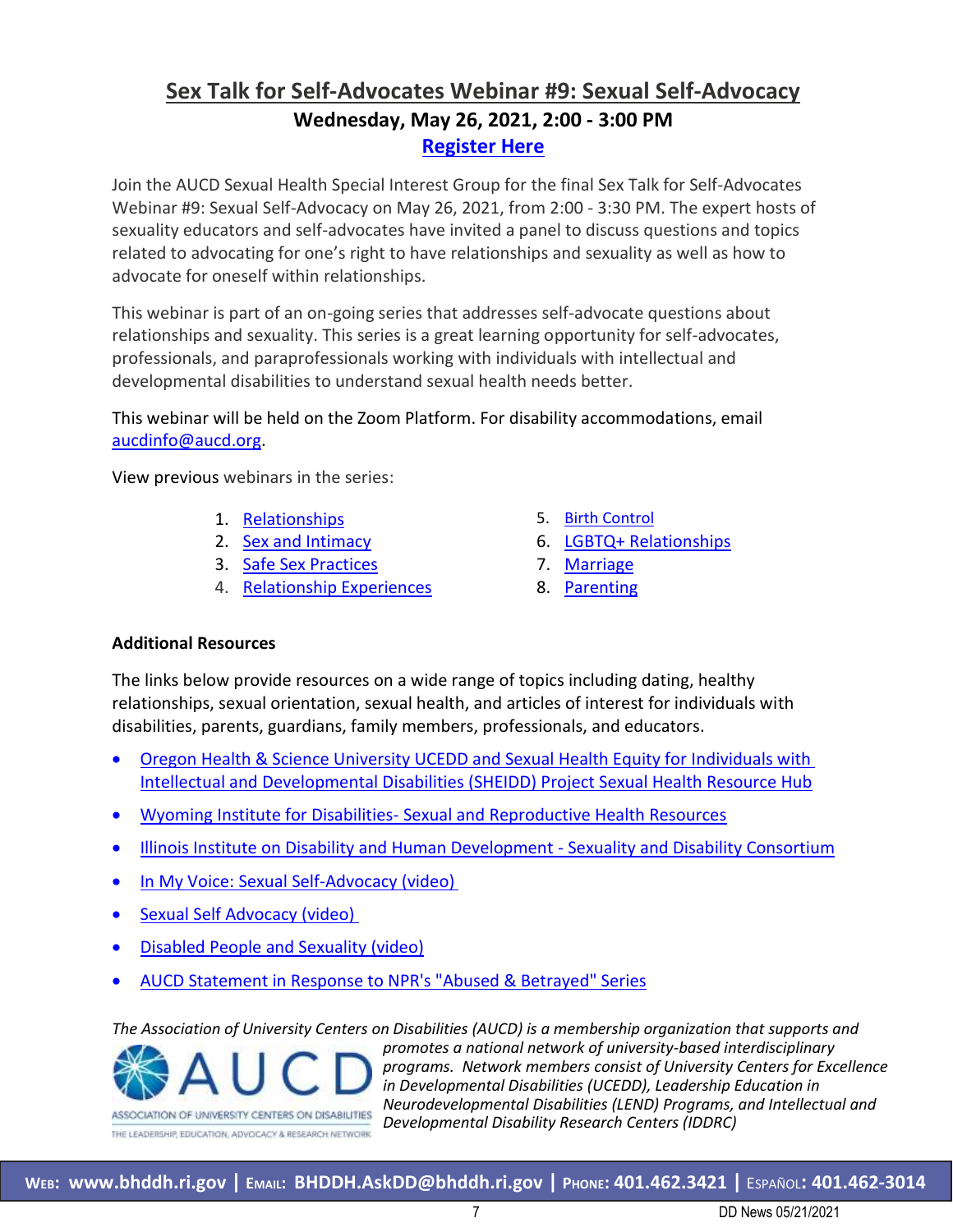## **Advocates in Action RI Rhode Island's 2021 Statewide Self-Advocacy Conference: Hot Topics and Cool Ideas Thursday, June 24 – Friday, June 25, 2021 [Register Here](https://urldefense.com/v3/__https:/tinyurl.com/2021ConferenceRegistration__;!!KKphUJtCzQ!Y05ub69ArHNYDLzj45UVUu4ZkxhmF_ja-4aJVHWugco6piqqS-7WOf7-9eAyebiF7Ghicdg$)**

Advocates in Action RI is excited to host Rhode Island's 2021 Statewide Self-Advocacy Conference, "Hot Topics and Cool Ideas"!

This year's 2-day event will be virtual through Zoom on Thursday, June 24th, and Friday, June 25th, and we're thrilled to inform you that there's **NO COST** to attend!

While the Conference is free, everyone who plans to join the fun needs to register at this link:



**[https://tinyurl.com/2021ConferenceRegistration \[tinyurl.com\]](https://urldefense.com/v3/__https:/tinyurl.com/2021ConferenceRegistration__;!!KKphUJtCzQ!Y05ub69ArHNYDLzj45UVUu4ZkxhmF_ja-4aJVHWugco6piqqS-7WOf7-9eAyebiF7Ghicdg$)**

## **Giving Back**

HUGE congratulations to Eddy for completing his first day of volunteering at Matthewson Street Church! Eddy was the ultimate utility man in the kitchen on a recent Sunday morning, doing everything from wrapping the silverware, cooking scrambled eggs, and plating all of the to-go orders so that they could be delivered to those in need. Eddy, you're an absolute natural in the kitchen and your community thanks you for your dedication to giving back!

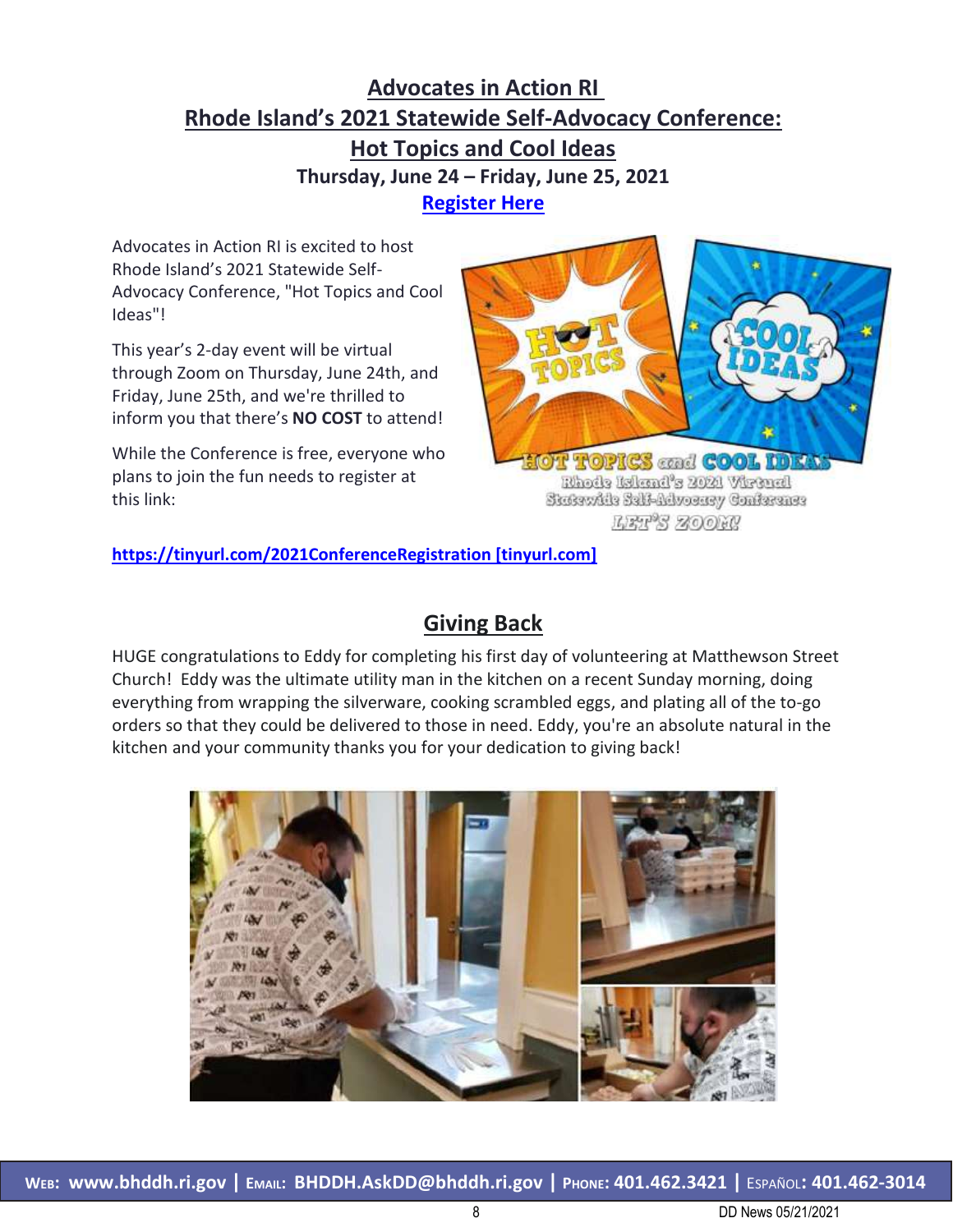## **If you are experiencing a mental health crisis, BH Link is here for you**

BH Link's mission is to ensure all Rhode Islanders experiencing mental health and substance use crises receive the appropriate services they need as quickly as possible in an environment that supports their recovery. Call 911 if there is risk of immediate danger. Visit the BH Link website at [www.bhlink.org](http://www.bhlink.org/) or for confidential support and to get connected to care:

#### CALL **(401) 414-LINK (5465)** If under 18 CALL: **(855) KID(543)-LINK(5465)** Visit the 24-HOUR/7-DAY TRIAGE CENTER at 975 Waterman Avenue, East Providence, RI

# **Stay Informed with Information on COVID-19**

#### **Rhode Island Department of Health COVID-19 Resources**

| Hotline | (401) 222-8022 or 211 after hours;   |
|---------|--------------------------------------|
| Email   | RIDOH.COVID19Questions@health.ri.gov |
| Website | https://health.ri.gov/covid/         |

#### **Center for Disease Control COVID-19 Information**

| Website | cdc.gov/coronavirus                                                 |
|---------|---------------------------------------------------------------------|
| Videos  | https://www.cdc.gov/coronavirus/2019-ncov/communication/videos.html |
|         | Includes a link to ASL videos                                       |

#### **BHDDH Information on COVID-19's Impact on DD Services and the DD Community**

Website [bhddh.ri.gov/COVID](http://www.bhddh.ri.gov/COVID)

#### **RI Parent Information Network (RIPIN)**

| Website     | https://ripin.org/covid-19-resources/        |
|-------------|----------------------------------------------|
| Call Center | (401) 270-0101 or email callcenter@ripin.org |

#### **Advocates in Action – for videos and easy to read materials**

Website <https://www.advocatesinaction.org/> *Website offers BrowseAloud, which will read the website to you*

### **Sign Up for Our Email List**

SIGN UP FOR THE BHDDH NEWSLETTER

If you aren't receiving email updates and newsletters from BHDDH, you can sign up on by clicking the link at left or on our website.

Go to <https://bhddh.ri.gov/developmentaldisabilities/events/newsandupdates/> to see past quarterly newsletters and issues of DD News.

### **Contacting DD Staff**

DDD has put extended hour phone coverage in place with a central business hour phone number and an on-call number for nights and weekends.

If you have a vital need, please call the numbers on the next page. If you have any general questions or concerns, please email them if you can, in order to try to leave the phone lines free for those who need to call. We will do our best to address your questions directly or through future newsletters.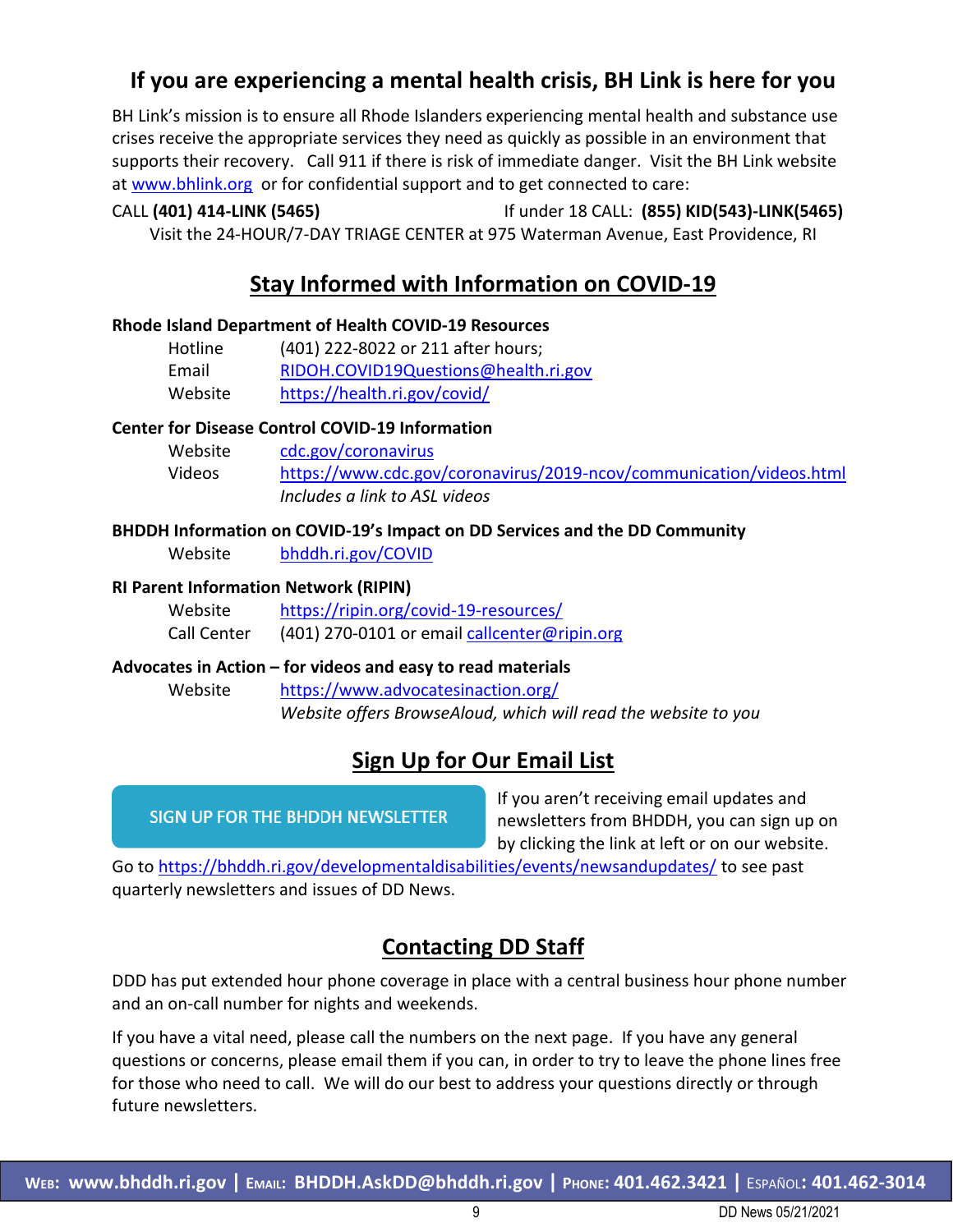

During business hours (Monday-Friday 8:30-4:00), for questions or support **(401) 462-3421** Para español, llame **(401) 462-3014**

For emerging or imminent care related questions, Mon - Fri 4pm-10pm and weekends 8:30am-10pm **(401) 265-7461**

Send general questions to the AskDD email address. Please do not email critical issues. [BHDDH.AskDD@bhddh.ri.gov](mailto:BHDDH.AskDD@bhddh.ri.gov)



**WEB: [www.bhddh.ri.gov](http://www.bhddh.ri.gov/) | EMAIL: [BHDDH.AskDD@bhddh.ri.gov](mailto:BHDDH.AskDD@bhddh.ri.gov) | PHONE: 401.462.3421 |** ESPAÑOL**: 401.462-3014**